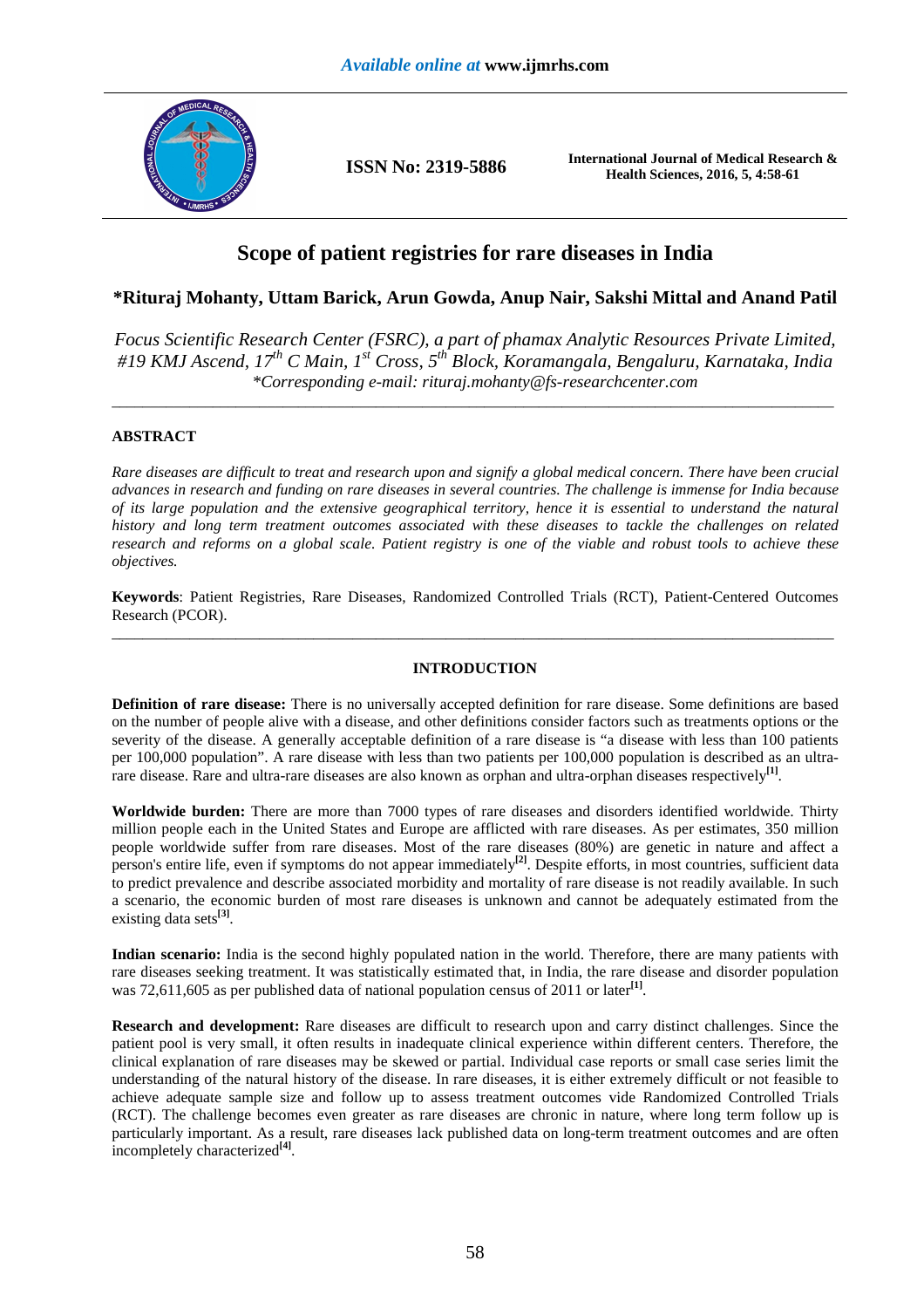Even though bodies like US Food and Drug Administration (FDA)<sup>[5]</sup> and National Institutes of Health (NIH)<sup>[6]</sup> have been granting funds for research on rare diseases, approximately 50% of rare diseases do not have a disease specific foundation for research and support<sup>[2]</sup>.

*\_\_\_\_\_\_\_\_\_\_\_\_\_\_\_\_\_\_\_\_\_\_\_\_\_\_\_\_\_\_\_\_\_\_\_\_\_\_\_\_\_\_\_\_\_\_\_\_\_\_\_\_\_\_\_\_\_\_\_\_\_\_\_\_\_\_\_\_\_\_\_\_\_\_\_\_\_\_*

#### **DISCUSSION**

**Definition of patient registry:** A patient registry is an organized system that uses observational study methods to collect uniform data (clinical and other) to evaluate specified outcomes for a population defined by a particular disease, condition, or exposure, and that serves one or more predetermined scientific, clinical, or policy purposes**[4]** .

**Patient registry and RCT:** From a clinical standpoint there are considerable differences between efficacy and effectiveness of a therapy. Clinical trials assess the clinical efficacy of new treatments and are based on "ideal protocol", which differs from routine clinical practice when the treatment is implemented in an actual healthcare setting<sup>[7]</sup>. Registries can provide data on effectiveness of interventions in a real-world setting. A patient registry can be a powerful tool to assess the effectiveness and monitor the safety of a treatment. It also can describe the natural history of a disease, cost-effectiveness of healthcare products and services, real-world view of clinical practice, patient outcomes, factors that influence prognosis, quality of care and quality of life<sup>[4]</sup>.

**Patient registry in rare disease:** In the domain of rare diseases, patient registries and databases are the key instruments for the development of clinical research, leading to improvement of patient care and healthcare planning as well as outcomes on economic, social and quality of life**[7]**. A rare disease registry can also supplement the formation of an international community of expert physicians who can collaborate and develop recommendations on the clinical management of patients**[4]**. The consistent longitudinal collection of patient data enables the foundation of standards of care and radically improves patient outcomes and life expectancy even in the absence of new treatments. Rare disease patient registries are considered as crucial infrastructure tools for interpreting basic and clinical research into therapeutic solutions making them building blocks of any sound policies on rare diseases. This has elevated their status to one of a major precedence for all stakeholders**[8]**. Patient registries also provide an inventory of patients for a particular disease/rare disease and aid in re-contact for clinical research **[7]**. It collects data on the natural history of the disease and evaluates patient reported outcomes. In the long run, it facilitates access to care and establishes evidence-based treatment. A rare disease registry also aids in bringing different stakeholders onto a single platform where epidemiologists, physicians, pharmaceutical companies, patient representatives, patient advocacy groups, voluntary organizations, registry management organizations and other relevant stakeholders collaborate for a cause.

**Patient registry in rare diseases in India:** India is the second highest populated country in the world, and it has a substantial share of rare disease population. Patient registries are instrumental in monitoring prevalence and incidence of rare diseases. Since patient registries are basically non-interventional, longitudinal and observational by design, they are well-suited tool to study the etiology and natural history of such diseases and assess clinical effectiveness and safety of a therapy. Furthermore, in case of rare diseases, a patient registry may provide an inventory for re-contacting patients. From an Indian standpoint for rare diseases, all these factors are pertinent.

**Challenges in conduct of patient registries:** Patient registries require extensive time, manpower and financial investment. There are no uniform, accepted standards currently available to govern the collection, organization, or availability of data for rare disease patient registries. Considering the interest of patients, it is of utmost importance that collaborative efforts of stakeholders at all levels are maintained to establish and manage such registries and derive relevant outcomes in the most effective manner. The existence of data-sharing barriers calls for the development of globally accepted definitions, classifications, data standards, favorable and congruent policies and resources facilitating data sharing and pooling**[8] .** Enhancing the completeness and quality of the data, which needs systems and resources for data validation and management is a major challenge<sup>[9]</sup>. To improve data collection and data quality, additional efforts may be necessary as rare disease registries face unique challenges. These may comprise site visits, ongoing training programs and regular audits of the data for completeness<sup>[4]</sup>.

Patient registries have been in place for long, but rare disease patient registries have some additional features which make them specific<sup>[7]</sup>:

• The paucity of cases and the complexity of these diseases demand coverage of larger geography for data collection which usually involves multiple transnational collaborations and exchange of data

• It is necessary that family related cases are traceable as most of the rare disease are genetic in origin and may have one family member affected

• The financial implications to establish and maintain a patient registry are nearly equal for a common disease and a rare disease. But, it is more difficult to obtain budgets for a rare disease patient registry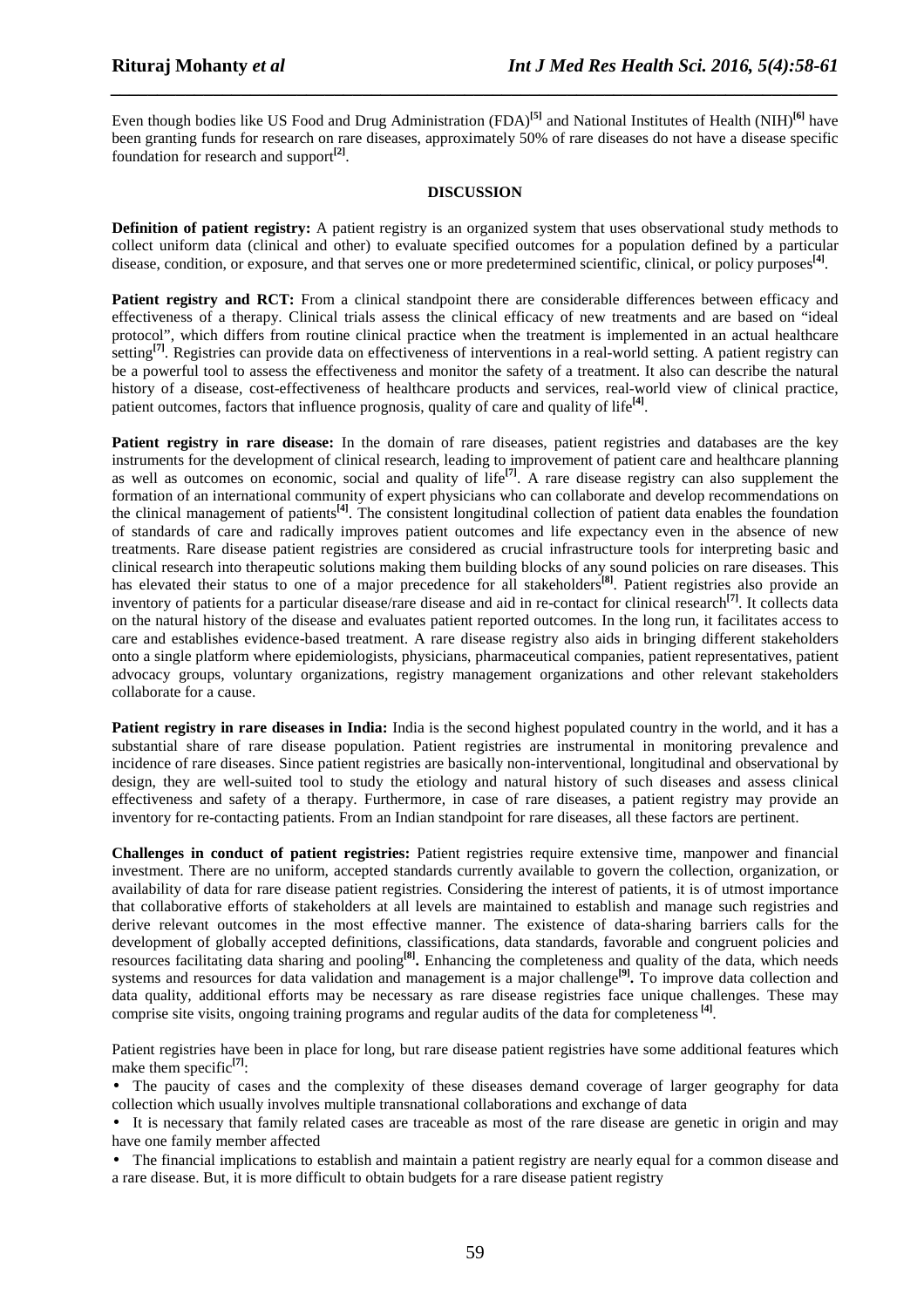**Recommended minimum standards for registries used for Patient-Centered Outcomes Research (PCOR)[10]:**  Though the conduct of a patient registry is extensive in process and diligence, the recommended minimum standards for design, conduct and analysis of disease or treatment registries for PCOR are listed below:

*\_\_\_\_\_\_\_\_\_\_\_\_\_\_\_\_\_\_\_\_\_\_\_\_\_\_\_\_\_\_\_\_\_\_\_\_\_\_\_\_\_\_\_\_\_\_\_\_\_\_\_\_\_\_\_\_\_\_\_\_\_\_\_\_\_\_\_\_\_\_\_\_\_\_\_\_\_\_*

• The basic block of starting a patient registry begins with the development of a formal study protocol. This protocol needs to be specific about the patient population, subgroups, exposure of interest, measures of effect, study design, objectives, clinically relevant endpoints, data sources, linkage plans, measures of effect, sample size, statistical power, use of standardized dictionaries and sources of bias, as per applicability

- Plans for data analysis that correlates to major aims to be specified
- Outcomes that are clinically meaningful, patient-centered and relevant to decision-makers are to be considered
- For studies which involves linkage of registry data to another data source, data linkage plans to be adequately described
- Follow-up to be planned based on registry objectives
- Validated tests and scales to be used
- When using previously collected data, potential for re-identification to be addressed as per applicable regulations

• If previously collected data is being used then assessment of the legal and patient privacy conditions under which the data was initially collected to be made and its impact to be addressed

- Adequate steps to be taken to ensure data quality
- Any modification to the protocol to be explained and documented
- Data to be collected consistently
- Patients to be enrolled and followed-up systematically
- Loss to follow-up to be monitored and minimized
- Confounding to be addressed using appropriate statistical techniques
- Sensitivity analysis to be used to determine the impact of major decisions
- The extent of missing data to be assessed and reported

• Sufficient data needs to be provided in the reports of the registry findings allowing assessments of the study's internal and external validity

#### **CONCLUSION**

Since rare diseases are relatively difficult to understand and treat, collaboration on a global scale will aid in tangible results. India being the second highest populated country in the world, with roughly 70 million people suffering from rare diseases, the necessity of it contributing to rare disease outcomes becomes crucial. Patient registries may serve as appropriate tool to aid in understanding the natural history and clinical characteristics of rare diseases and assess the long-term outcomes of treatment.

#### **Acknowledgement**

The authors would like to acknowledge Nidish Narayanan, Senior Editor at phamax for his invaluable support in developing this article.

**Conflict of interest:** The authors declare that there are no conflicts of interests regarding the publication of this paper.

#### **REFERENCES**

[1] Rarediseasesindia.org. Rare Diseases India [Internet]. 2015 [Accessed on 27 December 2015].

Available from: http://www.rarediseasesindia.org/

[2] Rare Diseases: Facts and Statistics [Internet]. Global Genes. 2012 [Accessed on 27 December 2015].

Available from: https://globalgenes.org/rare-diseases-facts-statistics/

[3] A Journey Together: Rare Diseases and Orphan Products in India [Internet]. 2015 [Accessed on 27 December 2015].

Available from: http://www.orpha.net/actor/Orphanews/2015/doc/Hyderabad\_meeting.pdf

[4] Gliklich RE, Dreyer NA, eds. Registries for Evaluating Patient Outcomes: A User's Guide [Internet]. 2nd ed. AHRQ Publication No. 10-EHC049. 2010 [Accessed on 27 December 2015].

Available from:

http://www.effectivehealthcare.ahrq.gov/ehc/products/74/531/Registries%202nd%20ed%20final%20to%20Eisenber g%209-15-10.pdf